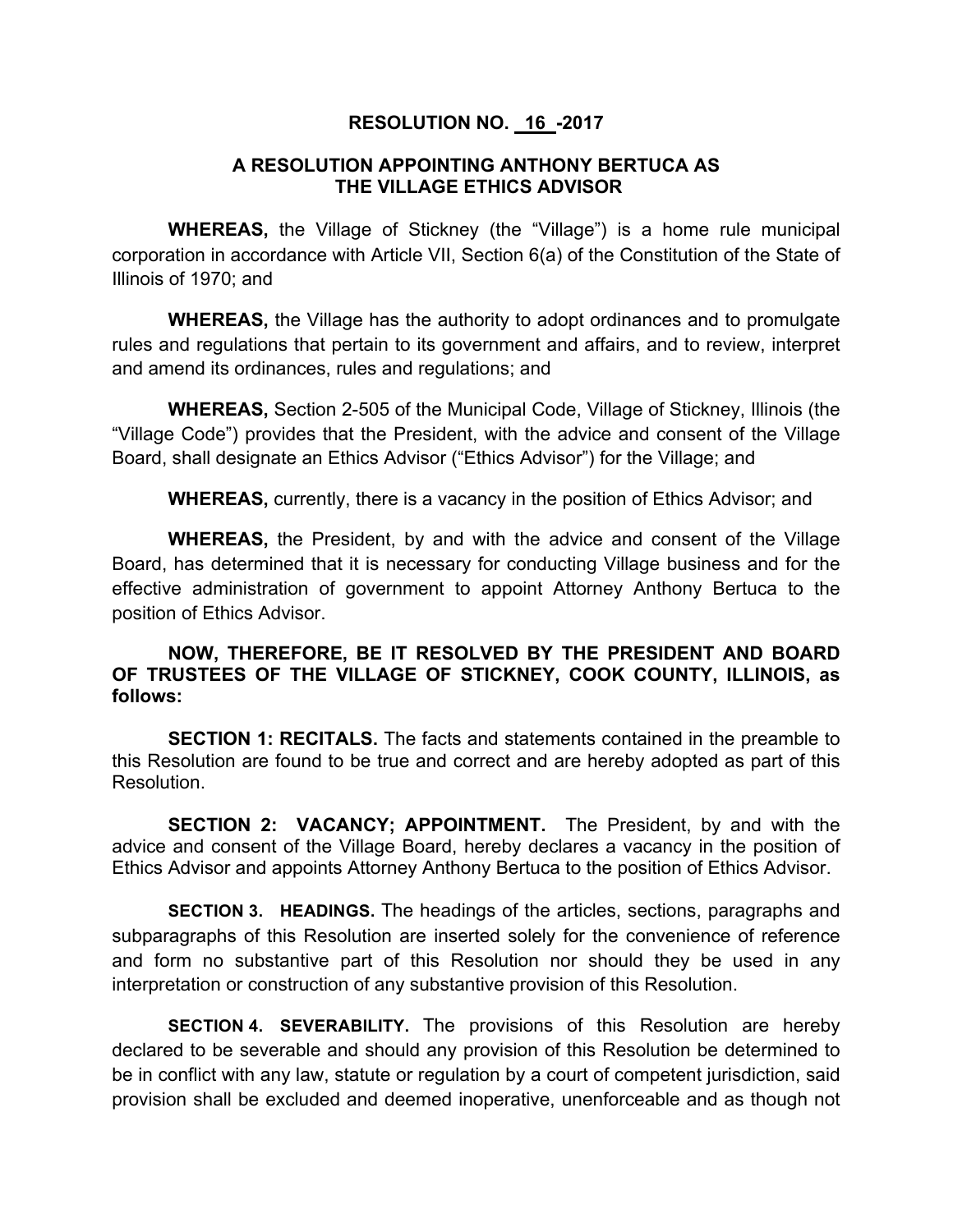provided for herein and all other provisions shall remain unaffected, unimpaired, valid and in full force and effect.

**SECTION 5. SUPERSEDER.** All code provisions, ordinances, resolutions, rules and orders, or parts thereof, in conflict herewith are, to the extent of such conflict, hereby superseded.

**SECTION 6. PUBLICATION.** A full, true and complete copy of this Resolution shall be published in pamphlet form or in a newspaper published and of general circulation within the Village as provided by the Illinois Municipal Code, as amended.

**SECTION 7: EFFECTIVE DATE.** This Resolution shall be in full force and effect from and after its passage and approval as provided by law.

## **(REMAINDER OF THIS PAGE INTENTIONALLY LEFT BLANK)**